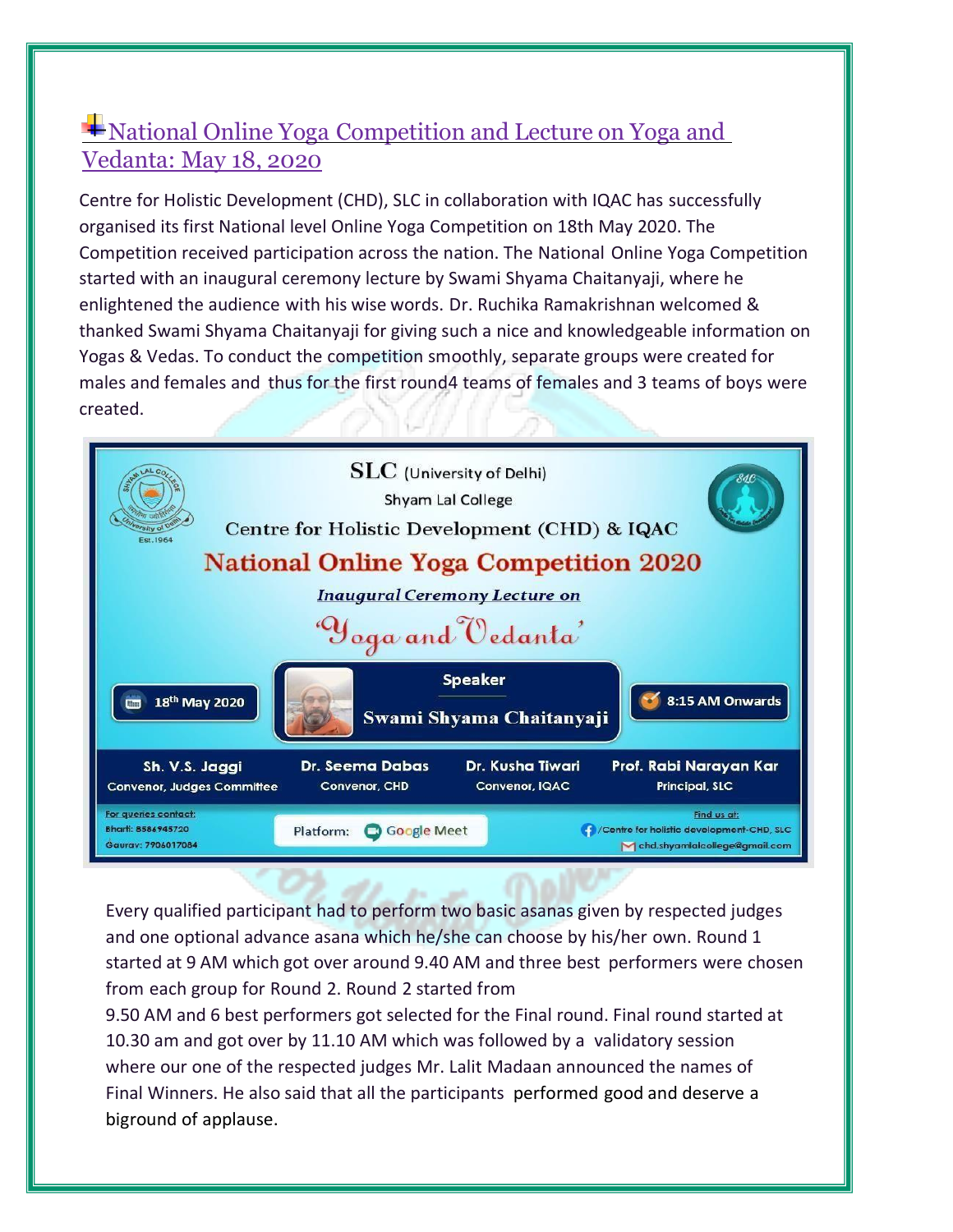Our Principal sir, Prof. Rabi Narayan Kar also quoted a big statement that this event is going to be the first ever organised national level online yoga competition in the history of Delhi University. He appreciated the efforts of organisers for organising such a great national level yoga competition. Dr. Seema Dabas (Convenor CHD) promised to organise such great events in future also for the holistic development of students & others. Dr. Kusha Tiwari (Coordinator IQAC) thanked our principal sir for putting forward such a great idea and said that she always feels glad to be part of such great initiatives takenby SLC. Sh. V.S Jaggi (Convenor - JudgesCommittee) sincerely thanked our panel of judges who really did a great job for finding the best amongst the many, and like always Team CHD, behind the screen, also made huge efforts formaking this national event a huge success.

Total of 34 students participated in the competition and the lecture was attended by 74 students.